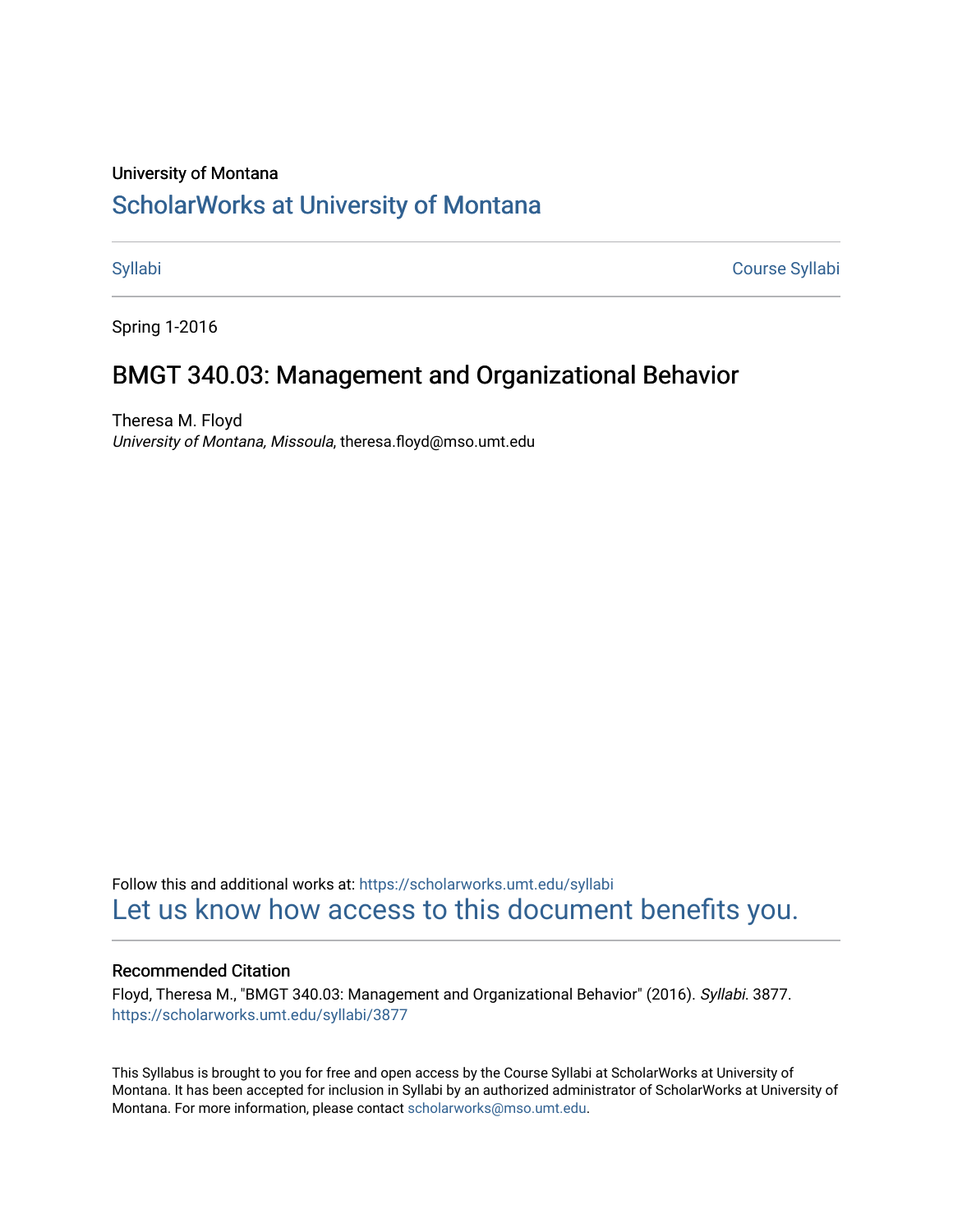# **MONTANA** School of **Business Administration**

BMGT 340 Management & Organizational Behavior (3 cr.) Spring 2016 Sec 02: TR 8:10-9:30, GBB 119 Sec 03: TR 9:40-11:00, GBB 119 Sec 04: TR 12:40-2:00, GBB L11

| Instructor:   | Theresa Floyd, Ph.D.            |  |  |
|---------------|---------------------------------|--|--|
| E-mail:       | theresa.floyd@mso.umt.edu       |  |  |
| Office:       | GBB 306                         |  |  |
| Office Hours: | TR 2:00-3:00, or by appointment |  |  |

# *Course Objectives:*

This course draws on insights from theory and practice to better understand the foundations and fundamentals of management and organizational behavior. These topics have always been important but have become especially important in the modern workplace where employees are increasingly expected to work with peers, superiors, and subordinates across hierarchical and departmental lines to get the job done.

Indeed, most mid to large sized companies will formally evaluate you for promotions not just on the basis of your technical skills but your ability to get work done with and through others. A key objective of this course is to help you become more skilled at managing the many interpersonal challenges of the workplace. With careful study and hard work, you can improve your ability to understand and work successfully with other people in the workplace. It is unlikely that this course will completely transform you and your thinking. But even if it makes you only a few percentage points more effective in management and interpersonal interactions, this small increment, like compound interest, is likely to lead you to a far better place down the road.

# *Learning Expectations:*

This course is designed to build on students' functional understanding of organizational behavior and also to give students a foundation in management skills. Students are expected to demonstrate communication skills, ethical decision making, and professionalism in the classroom environment. Positive contribution to class discussions is required.

Students are expected to complete the readings and other preparations, including any assignments PRIOR to class. Students will find that the lectures, discussion materials, and exercises supplement the readings instead of serving as a review of the material covered in the readings. As such, students are expected to diligently complete the readings and be prepared to ask questions regarding any materials that they do not understand. The expectation is to have a highly interactive learning environment.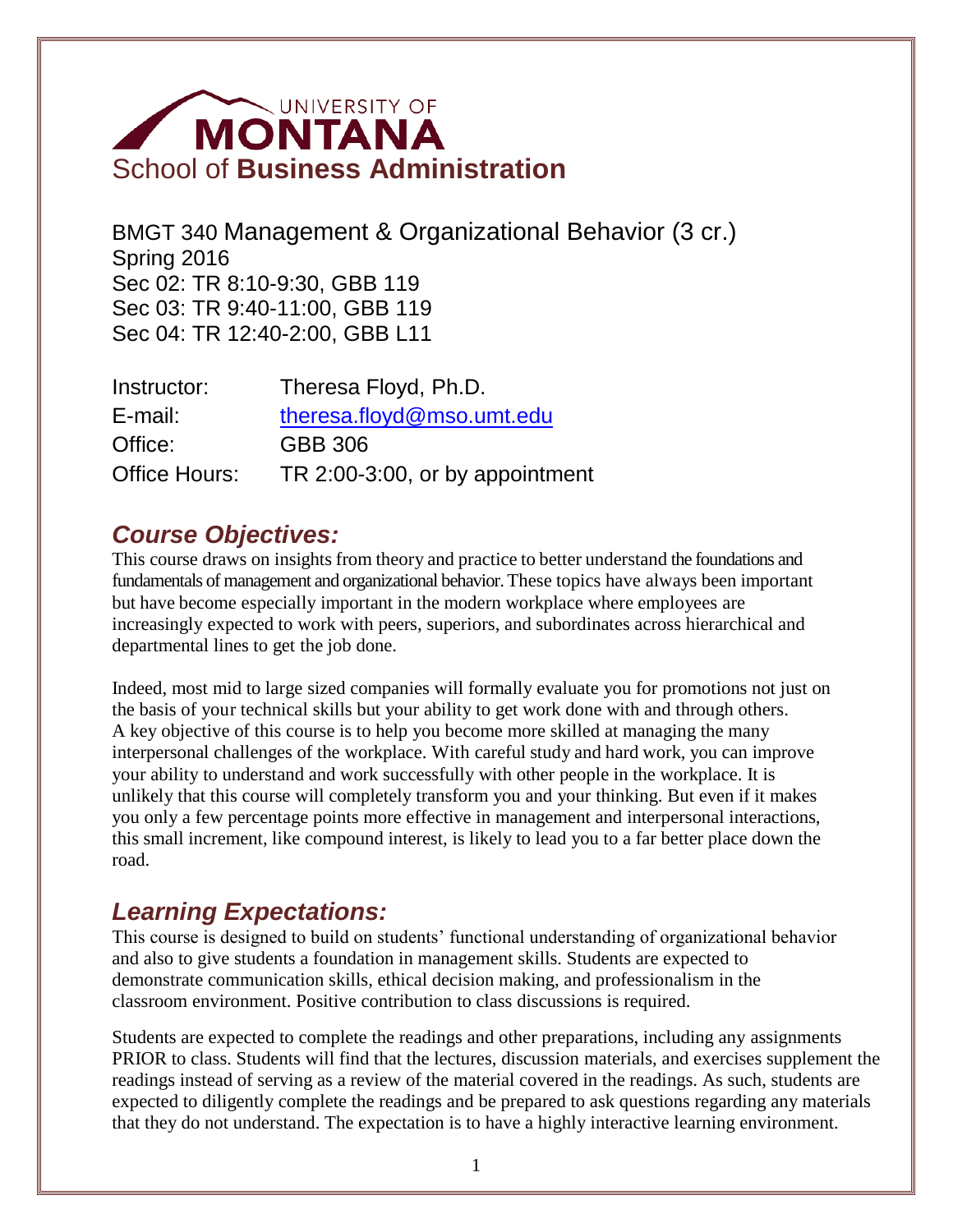# *Learning Outcome Summary:*

At the end of this course, students should be able to:

1. Understand the roles and responsibilities associated with management, including managing individuals, managing groups/teams, and managing the organization as a whole.

2. Demonstrate critical thinking skills and the ability to recognize typical behaviors associated with organizational productivity (including behaviors driven by individual/group differences, global diversity, motivation, conflicts, decision-making, leadership and innovation).

3. Understand ways to manage and lead people with behavioral issues either through addressing ability and/or motivation.

4. Understand the specific organizational roles of a human resource management professional and the connection between people/employee management, firm strategy, and the bottom line.

5. Understand the legal considerations that must be taken into account in employment processes from hiring to termination, understand maintaining and developing employees, including safety, health, and personal growth issues.

6. Understand the basics of managing people in a global economy with an increasingly culturally diverse workforce and to make ethical decisions that are socially sensitive;

7. Be familiar with the basics of the political, technological, environmental, and legal impacts on managing people in different geographical locations;

8. Be familiar with techniques of analyzing and designing jobs and organizations, including organizational structure and culture, to address productivity and performance.

9. Understand the elements of change and how to introduce, manage, and lead change at all levels (with individuals, with groups/teams, and with the organization as a whole).

# *Required Readings:*

*Fundamentals of Management: Essential Concepts and Applications, Student Value Edition Plus MyManagementLab 9/e* 

### ISBN- 10: 0133792390; ISBN 13: 9780133792393

The text and access to MyManagementLab is available as an eBook through the bookstore and also directly through PrenticeHall. You may find rentals and other access to the text in a variety of places, such as CourseSmart and Amazon.com, to name a couple.

*Harvard Business Review Online BMGT 340 Coursepack* 

Purchase online using this link:<https://cb.hbsp.harvard.edu/cbmp/access/43805002>

I will provide any additional materials in PDF files via Moodle.

*Prerequisite:* Junior standing in Business

# *Major Field Test*

As a graduation requirement, all business majors must take and pass the Major Field Test, a standardized test administered by ETS, when they take their capstone near the end of their program. Material from BMGT 340 is included on the Major Field Test. Likewise, material from BMGT 340 is used in later business courses. Students are encouraged to keep their books and notes for future reference.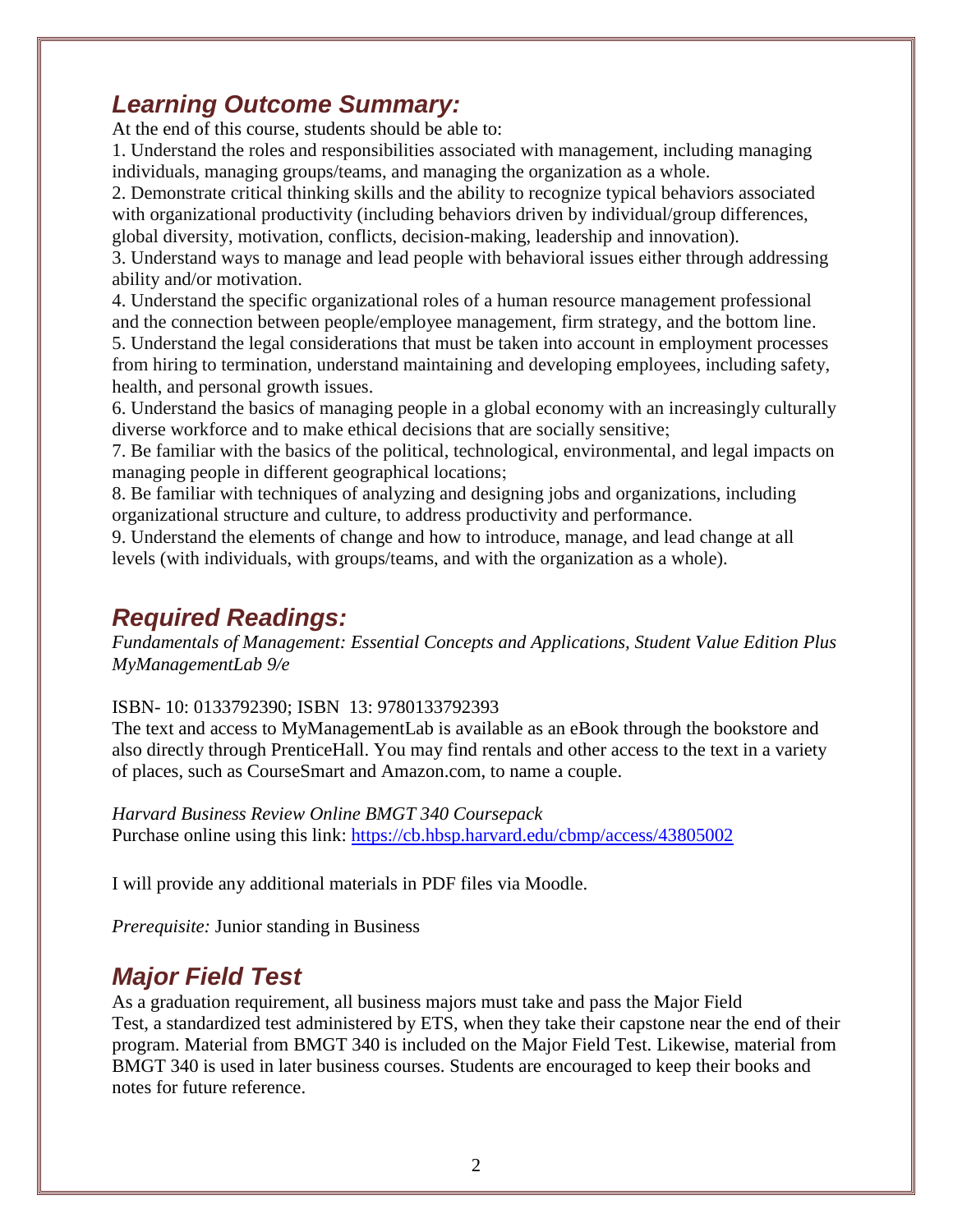# *Evaluation Criteria*

Traditional letter grades will be assigned using the +/- system. You must achieve a C- or better to take capstone, upper division BMGT courses. Extra credit will NOT be offered.

| A 93% and above    | $B - 80\%$ to 82\%   | $D+ 67\%$ to 69%    |
|--------------------|----------------------|---------------------|
| $A = 90\%$ to 92\% | $C + 77\%$ to 79%    | D $63\%$ to $66\%$  |
| $B + 87\%$ to 89%  | C $73\%$ to $76\%$   | D- $60\%$ to $62\%$ |
| $B = 83\%$ to 86\% | $C = 70\%$ to $72\%$ | $F = Below 60\%$    |

| Requirement                                         | Weight |
|-----------------------------------------------------|--------|
| 1. Assignments                                      | 15%    |
| 2. In-class exercises $\&$ individual participation | 10%    |
| 3. Four exams                                       | 50%    |
| 4. Team project: Debate                             | 20%    |
| 5. Peer evaluation                                  | 5%     |

# *Description of Requirements:*

### **1. Assignments – 15%**

There are 11 required assignments associated with the course. Assignments are listed on the course calendar, below. They are due at 11:59 PM the night before class. Late assignments will not be accepted without excused absence (e.g., illness accompanied by a doctor's note).

### **2. In-class Exercises and Individual Participation – 10%**

The grading for this portion is broken into two components: 1) In-class cases and exercises, and 2) participation as described below.

*In-Class Exercises*: This class consists of a combination of lecture, group discussion, and practical application (i.e. through exercises and cases). You are strongly encouraged to participate in all these events as they are the central component of the course. You will participate in and analyze various cases or exercises. At times, you will be asked to present your case / exercise analyses to the class. You will be evaluated on the overall quality of your analyses and presentations.

*Individual Participation*: Your learning experience depends on personal participation and involvement. Sharing your perceptions and ideas with others is critical for learning and understanding individual differences. You should be prepared to take some risks and also to be supportive of others' efforts to do the same. You should also be prepared to observe the guidelines outlined below as these promote a more relaxed and productive class atmosphere.

You will be expected to attend class, to have read and thought about the readings or cases, to have completed any assignment, and to contribute to the class by actively participating in the class discussions and exercises. Contributing to the class does not mean talking non-stop - a few thoughtful, insightful comments can contribute more than talking all the time. Quality counts as does active listening to your classmates. What does NOT count is being physically in class but mentally elsewhere (checking Twitter feed, etc.).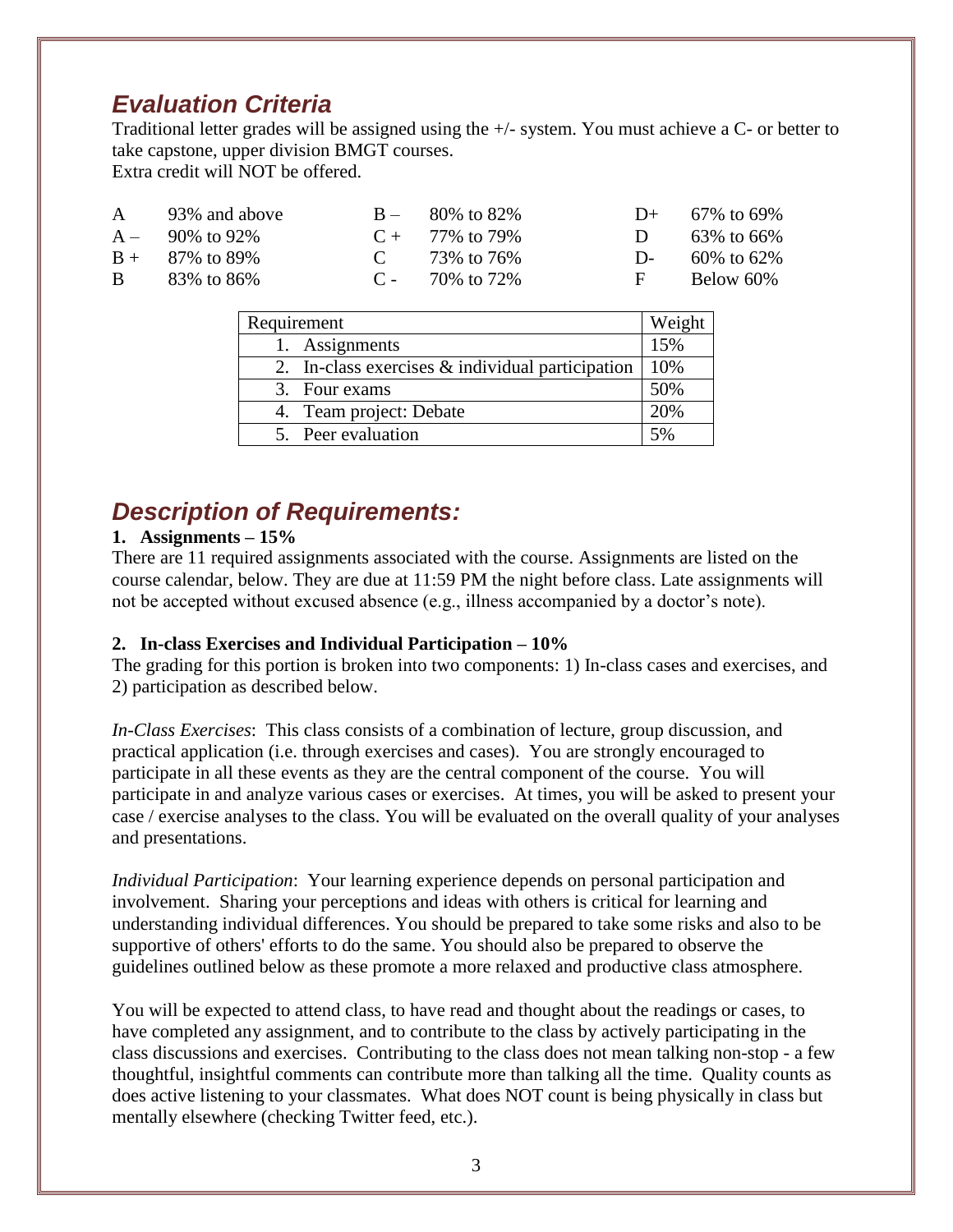I'd like this class to be a relatively stress-free, open, and fun class environment. Learning should be fun! Do not hesitate to share your thoughts and do not feel like you are being analyzed and evaluated on everything you say.

Everyone automatically starts with full credit for 10% of your grade. If you attend class and participate fully in class discussions and class exercises you will have earned (kept) the entire 10%. If you miss classes, etc., you will lose some percentage points - the number of points you lose depends on how much class activity you miss and how often you participate.

#### **3. Exams – 50%**

There will be four non-cumulative multiple choice exams associated with the course. Dates for the exams are listed on the course calendar, below.

Each exam will cover the material presented in the weeks leading up to the exam – none of the exams will include explicit review questions from previous exams, but many of our topics build upon one another, so a thorough understanding of each section will help on later exams. The exams are equally weighted, so each exam counts for 12.5% of the final grade.

### **4. Team project: Debate – 20%**

Working on teams is an integral part of the workplace. Therefore, group work is an important part of this course and your grade. I understand that meeting as a team can pose logistical difficulties. I suggest that you work out a weekly meeting time in advance and hold team members accountable. If you have difficulty meeting face-to-face, please use conference calling and/or Skype to connect.

I will assign 5-6 person teams (7-8 person teams for section 02) in the second week of class. **If you know that you'd like to work with certain people, please turn in your request by 11:59 PM** on 2/1/16. You don't have to have a complete team to make a request. You and one other person can request to be on the same team – I will keep you together and assign you to a team with others. Only one member of the group making the request needs to turn in the request.

#### *Debate format:*

The purpose of this assignment is to debate a controversial topic in the field of Management and Organizational Behavior. Consequently, the assignment will also help the class understand a controversial OB issue. We will assign the topics from the list of suggested topics below during the second week of class. If you like one of the topics – get with your team early so your team can be the first request that topic.

Each team will present arguments in support of their position for up to 10 minutes. Following the initial presentations by the teams, there will be a 5 minute break during which time each team will prepare a rebuttal. Each team will then be given 3 minutes to counter the arguments presented by the opposition and to provide further evidence and logic to support their own position. After rebuttals, each team will be given 2 minutes to prepare their closing statement. Finally, a 2 minute period will be provided to each team to make a closing statement.

The time guidelines are strictly enforced. For example, at the end of 10 minutes for the initial presentation, the presentation will be stopped whether or not all the material has been presented. Thus, it is important that your team carefully consider what information is going to be presented and practice the presentation so all of your arguments fit within the allotted time. The order of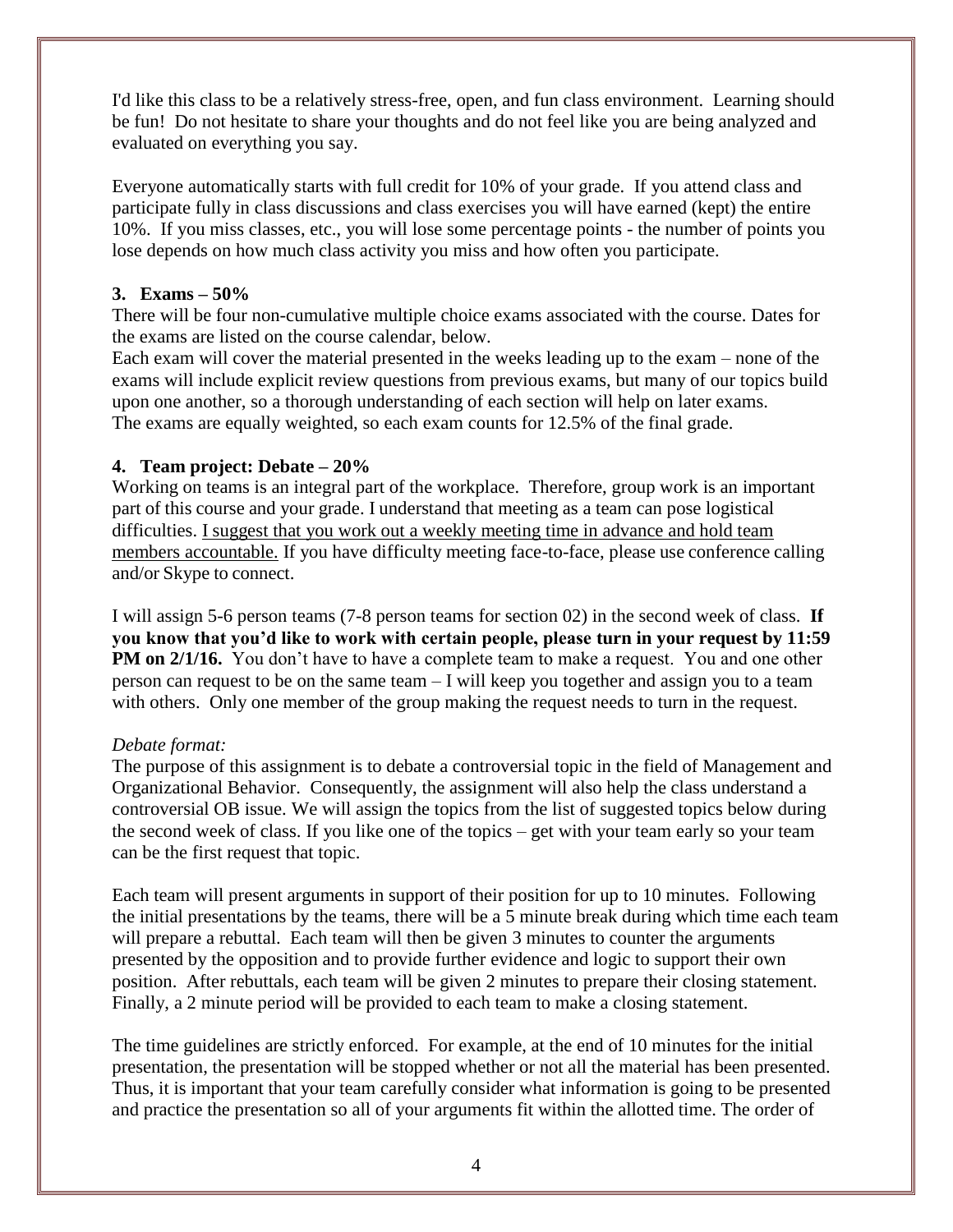presentation for each debate will be determined by a coin flip or draw in a class period preceding the day of the debate.

Each team can choose the format and style of their presentation, although power point slides (or other visual presentation) are required for the initial arguments. In general, teams should ensure their presentations are professional in nature, based on logical arguments, and *reliant on current research* and not simply the opinions of team members. Teams are expected to thoroughly research their topic, consulting current periodicals, academic sources, and/or, to a limited extent, the Internet (if you use Wikipedia as a starting point, you must go to the original sources of the material you find there!).

Strive to demonstrate throughout that you understand and can appropriately apply the course material but do not simply repeat material covered in the text or class. Examples of some of the journals and other periodicals you could access include: *Journal of Management, Academy of Management Executive, Harvard Business Review, Journal of Vocational Behavior, Newsweek, Time Magazine, Business Week, Fortune, Fast Company*. If you have a question about the appropriateness of an article or book, please ask me before you use it.

You are encouraged to use visual aids, handouts, examples, etc. An electronic copy of your presentation materials should be emailed to me by 11:59 PM on the night before the class on the day you are to present.

Do not wait until the last minute to prepare for the debate! Doing quality work on this project requires significant research and preparation.

Debates will be scheduled during the last three class meetings, and will be in the order with which the topics were presented in class. Attendance is mandatory for **all** students during **all** debates.

#### *Debate topics*

#### **[Boards of Directors Need Quotas for Women](http://www.businessweek.com/debateroom/archives/2011/02/boards_of_directors_need_quotas_for_women_1.html)**

Countries around the world should follow Norway's lead and require corporations to allot a certain minimum percentage of board seats to women. Pro or con?

#### **[Employee Happiness Matters More Than You Think](http://www.businessweek.com/debateroom/archives/2012/02/employee_happiness_matters_more_than_you_think.html)**

Happy workers will produce more and do their jobs better. Pro or con?

#### **Intrinsic Motivation is the key to good performance**

Managers must provide intrinsic rewards in order to get the best performance out of their employees. Pro or con?

#### **Leadership is all about the individual**

Ultimately, leadership resides within the person. Some people are just natural leaders – and no matter what situation they find themselves in, they will rise to the top. Pro or con?

#### **Conflict is the enemy**

Conflict on teams can be devastating – and it should be carefully avoided if teams want to make wise decisions that can be successfully implemented. Pro or con?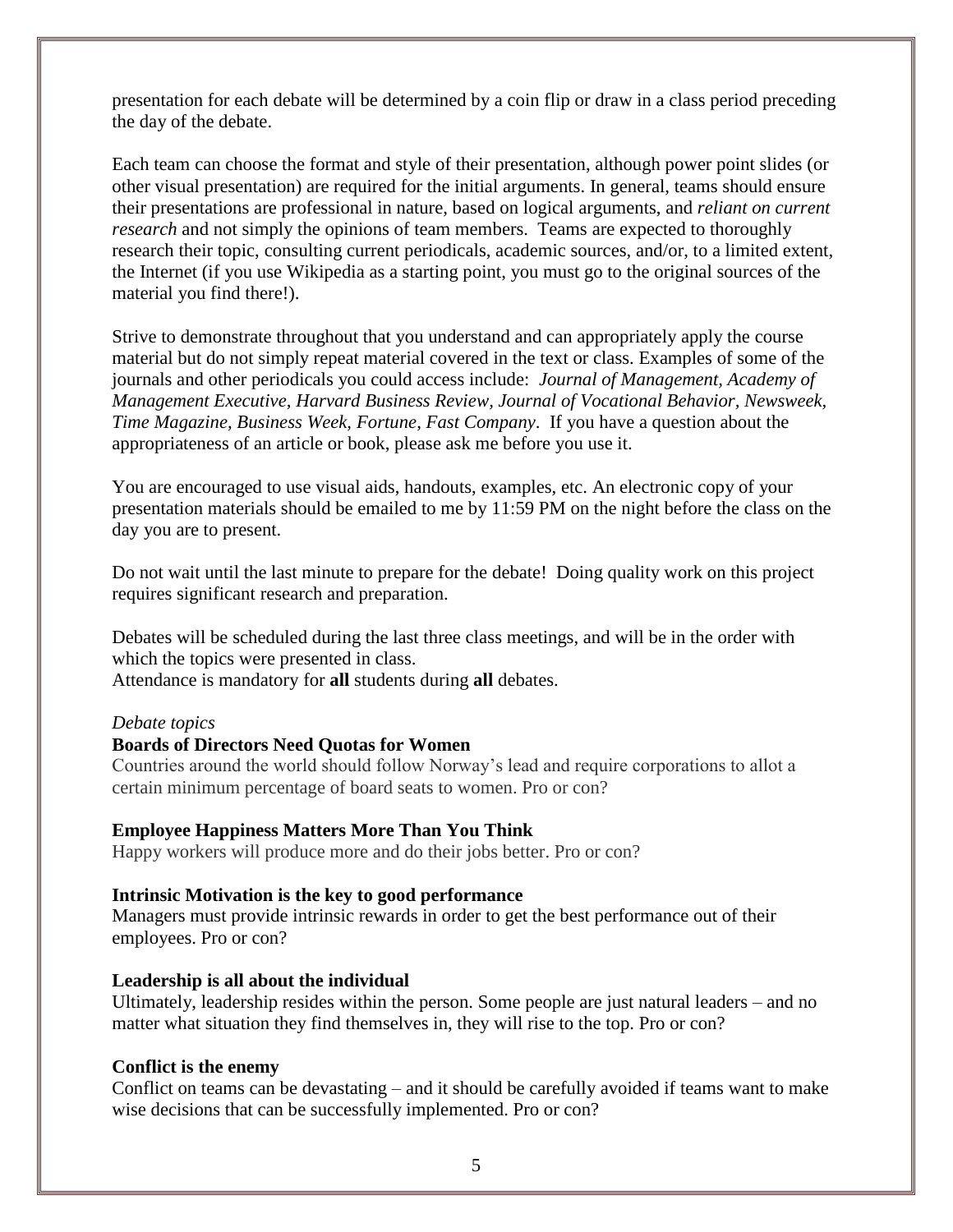#### **[Team Structure Is the Ladder to Success](http://www.businessweek.com/debateroom/archives/2009/08/matrix_is_the_ladder_to_success.html)**

Team-based organizational design—in which all employees share responsibilities and work as a group of equals is the best way to restructure a business. Pro or con?

#### *Debate grading:*

The debate will be weighted according to substance (70 percent) and presentation/style (30 percent). The breakdown of these elements is provided below. In addition, each student in the class not participating in the debate will vote for the winner of the debate, and I will use these student evaluations to award a 3 point bonus to the members of the winning team.

The debate will be graded on the following dimensions: Strength/Development of Arguments (40%) Use of Evidence (20%) Relation to Course Material/Theory (10%) Presentation (30%)

#### **5. Peer evaluation – 5%**

Working on teams is an integral part of the workplace. Therefore, group work is an important part of this course and your grade. You are expected to be a reliable and productive teammate and contribute your fair share to the team tasks. At the end of the semester, your teammates will each grade your performance (anonymously via online survey) and the average of these grades will constitute your Peer Evaluation score (5% of your final course grade).

If you do your part and pull your own weight on the project, I fully expect that your team members will give you top scores – therefore, it should be easy to earn the full 5% of this portion of your grade.

# *Course Expectations*

#### **Being Prepared**

Students are expected to read assigned material prior to class, complete any assignments, and participate in class discussion and activities. Do not be afraid to participate because of the size of the class and never hesitate to ask questions. If you do not get an opportunity to ask your question during class, stop by my office or feel free to contact me via e-mail. Being prepared also means going through the notes from one class period before coming to the next class period. If you look at the new material at least once within forty-eight hours of first seeing it, you will learn the material more thoroughly.

#### **Professional Behavior**

There are very high expectations about professional behavior in the School of Business Administration. Refer to the Code of Professional Conduct:

[http://www.business.umt.edu/ethics/professional-conduct-code.php.](http://www.business.umt.edu/ethics/professional-conduct-code.php) I expect the following professional behaviors in the classroom:

- 1. Arrive on time to class, prepared to engage in the day's topics,
- 2. Keep cell phones and other electronic devices turned off during class,
- 3. Respect your colleagues by refraining from disruptive behavior, including leaving class before the end and engaging in non-class related activities during the class session,
- 4. Participate fully in all in-class activities, and
- 5. Foster academic honesty.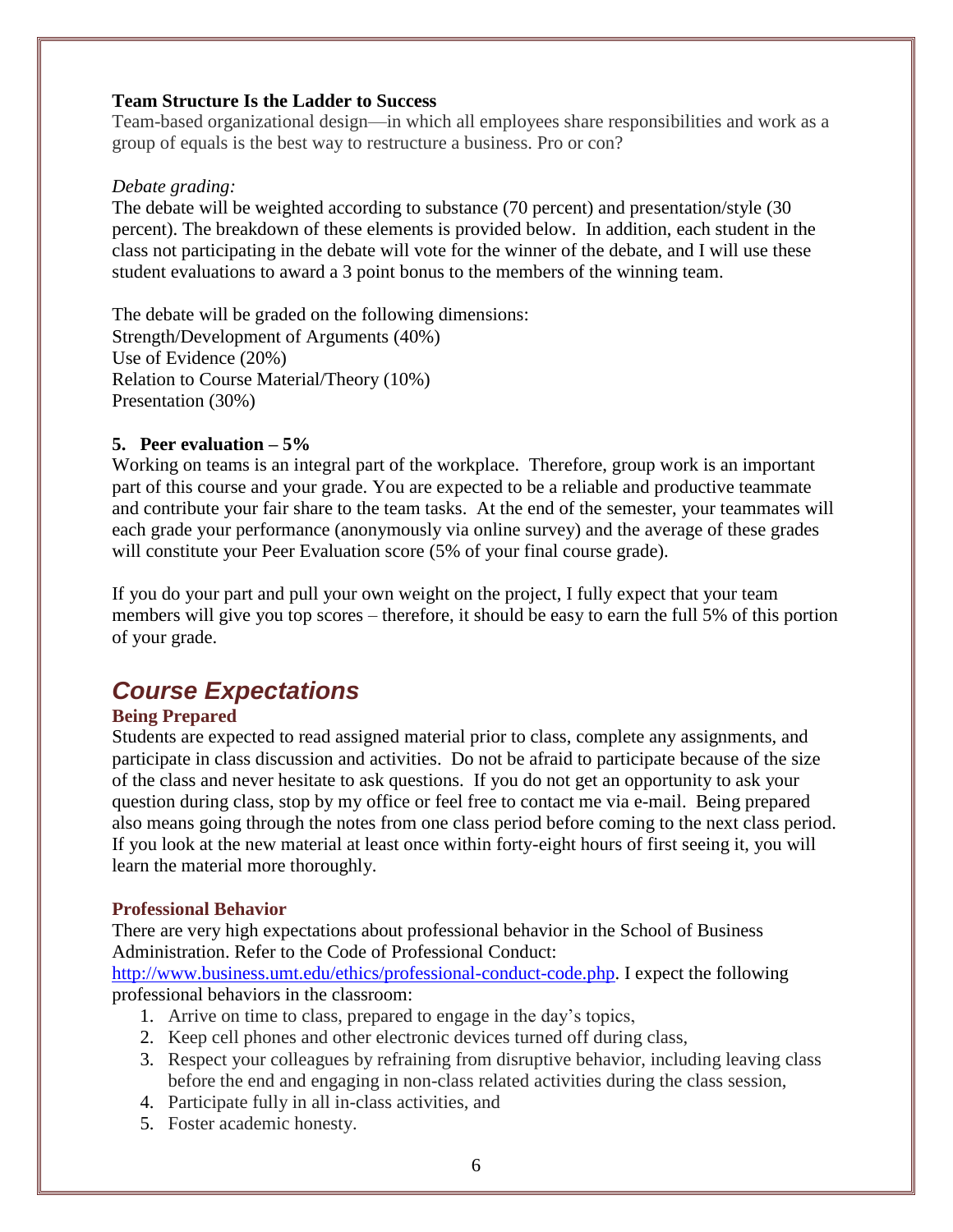#### **Mission Statements and Assurance of Learning**

The University of Montana's School of Business Administration enhances lives and benefits society by providing a world-class business education in a supportive, collegial environment.

We accomplish this mission by acting on our shared core values of creating significant experiences, building relationships, teaching and researching relevant topics, behaving ethically, and inspiring individuals to thrive.

As part of our assessment process and assurance-of-learning standards, the School of Business Administration has adopted the following learning goals for our undergraduate students:

Learning Goal 1: SoBA graduates will possess fundamental business knowledge. Learning Goal 2: SoBA graduates will be able to integrate business knowledge. Learning Goal 3: SoBA graduates will be effective communicators. Learning Goal 4: SoBA graduates will possess problem-solving skills. Learning Goal 5: SoBA graduates will have an ethical awareness. Learning Goal 6: SoBA graduates will be proficient users of technology. Learning Goal 7: SoBA graduates will understand the global business environment in which they operate.

#### **Statement on personal responsibility**

It is my responsibility to provide you with an environment within which you can learn the principles of management and organizational behavior. However, it is your personal responsibility to learn in this course. This means you must come to class prepared to learn, take adequate notes and participate. If you must miss class, it is your responsibility to catch up by reading and getting the notes from the class you missed from classmates. If you miss class for whatever reason, you must take personal responsibility for whatever consequences may follow. If a member of your group is not doing his or her fair share of the work, it is your responsibility to do what is necessary to make sure your group still succeeds.

## *Administrative notes:*

#### **Moodle**

additional readings, and announcements on this site. All class-related communication will be done through Moodle. I will post class notes, any

#### **Attention Juniors (60-90 cr)**:

Please be sure to attend one of the **mandatory** bystander intervention trainings. The University has worked hard over the past few years to help ensure that students have the information and tools they need to stop, prevent, and address the effects of sexual harassment, including sexual assault, discrimination, and retaliation. We know that bystander intervention training is an effective prevention tool and will be useful not only at UM, but as you enter your careers. **You must complete this training prior to registering for Fall 2016**. Sophomores can complete the training now and not have to repeat it next year. A list of scheduled trainings is posted at: [www.umt.edu/safety/training/bystander](http://www.umt.edu/safety/training/bystander)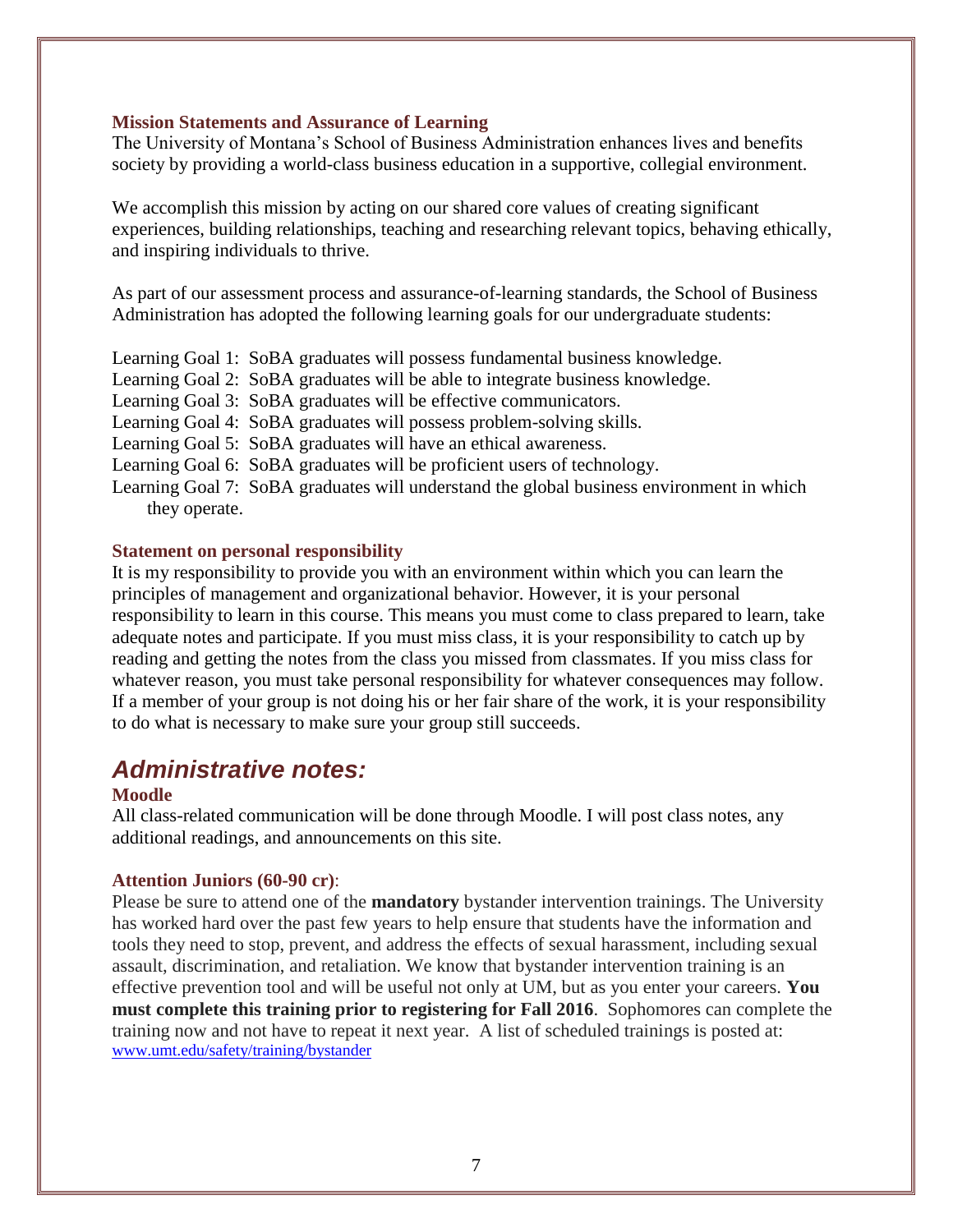#### **Ethical Guidelines**

All students must practice academic honesty. Academic misconduct is subject to an academic penalty by the course instructor and/or a disciplinary sanction by the University. The University of Montana Student Conduct Code specifies definitions and adjudication processes for academic misconduct and states, "Students at the University of Montana are expected to practice academic honesty at all times." (Section V.A., available at

[http://www.umt.edu/vpsa/policies/student\\_conduct.php\)](http://www.umt.edu/vpsa/policies/student_conduct.php). All students need to be familiar with the Student Conduct Code. It is the student's responsibility to be familiar the Student Conduct Code.

#### **Students with Disabilities**

If there are any students who have special needs because of a learning disability or any other kind of disability, please contact me during the first week of class so that we can make appropriate accommodations to ensure you receive the full benefit of the course. Disability Services for Students can be reached at (406) 243-2243 (Voice/Text) or [dss@umontana.edu.](mailto:dss@umontana.edu) Their website can be accessed via this link: [http://www.umt.edu/dss.](http://www.umt.edu/dss)

#### **Grievance Procedures**

The formal means by which course and instructor quality are evaluated is through the written evaluation procedure at the end of the semester. The instructor and department chair receive copies of the summary evaluation metrics and all written comments sometime after course grading is concluded. Students with concerns or complaints during the semester should first communicate these to the instructor. This step almost always resolves the issue. If the student feels that the conflict cannot be resolved after meeting with the instructor, the student should contact the department head. If, after speaking with the department head and the instructor, the student still feels that the conflict has not been resolved, contact the Associate Dean of the School of Business Administration.

#### **Emergency Procedures**

In the event of a campus emergency during class, please follow instructions provided by your instructor or the UM emergency alert system. Failure to do so could hamper efforts to resolve the emergency situation in a safe, timely manner.

#### **Drops and Incomplete Grades**

This course follows published UM policies on drop dates and incomplete grades.

#### **Incompletes**

Policy per the UM catalog: "Incomplete grades are not an option to be exercised at the discretion of a student. In all cases it is given at the discretion of the instructor within the following guidelines. A mark of incomplete may be assigned students when (1) the student ha s been in attendance and doing passing work up to three weeks before the end of the semester, and (2) for reasons beyond the student's control and which are acceptable to the instructor, the student has been unable to complete the requirements of the course on time. *Negligence and indifference are not acceptable reasons.*"